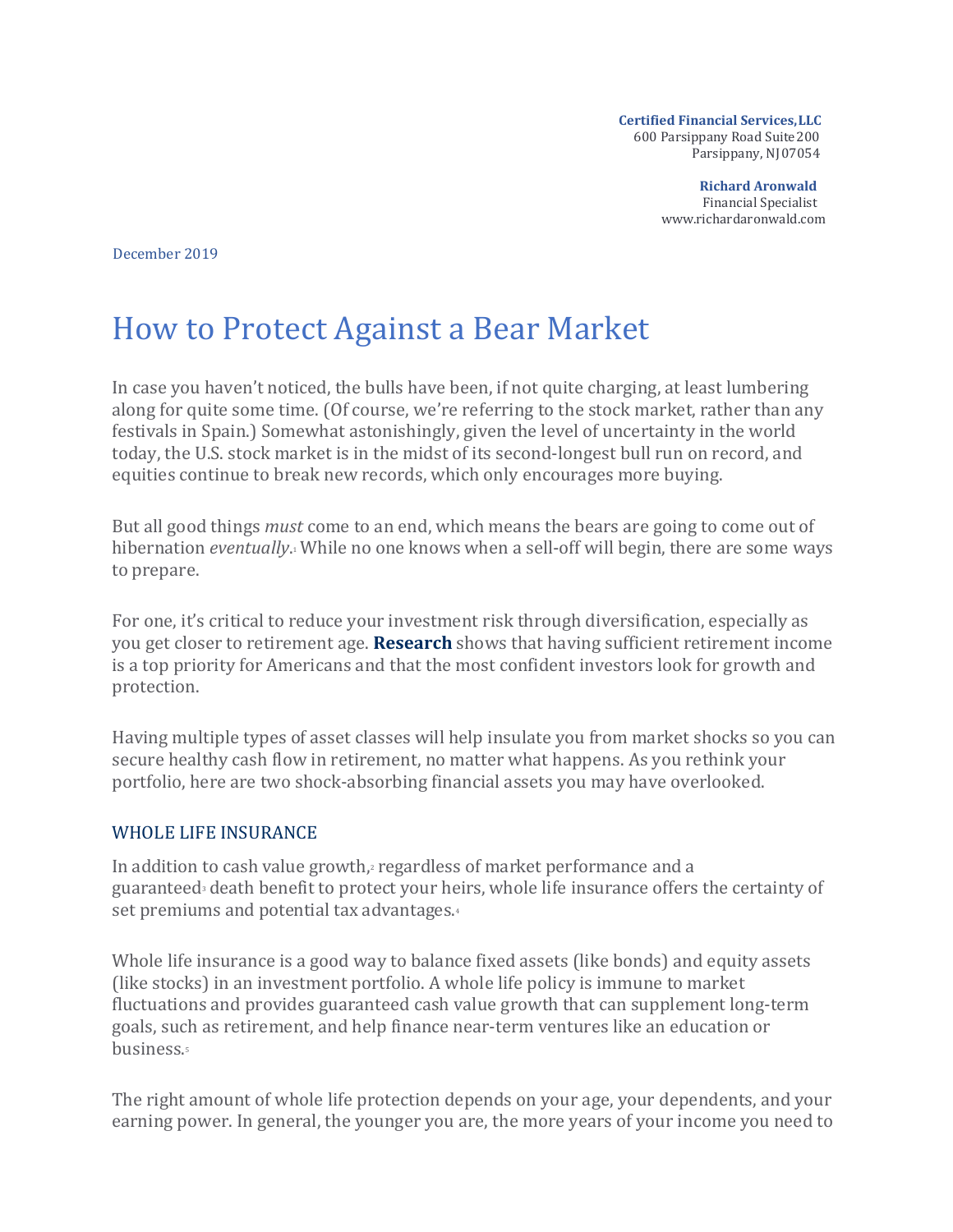consider when deciding on the right policy protection for you. You can learn more about **[whole life here](https://www.livingconfidently.com/protect-your-priorities/)**.

## **ANNUITIES**

Most people are happier in retirement when they have a level of steady income. A reliable income stream is the chief advantage of an annuity. Essentially, an annuity is a form of insurance that ensures you have guaranteed income in the future.

With a fixed annuity, you know exactly how much you'll earn each year. At retirement, you begin to receive a set payout at defined intervals, typically monthly, quarterly, or annually. Properly designed, an annuity can provide payments for your entire life, even if you live to 120. It's an excellent hedge against market volatility.

As part of the mix in a retirement planning strategy, annuities help reduce uncertainty. You can work with a financial professional to estimate your costs in retirement and establish an annuity to round out your portfolio, accordingly. That way, you can spend your other retirement savings with greater confidence.

Annuities typically grow tax-deferred, which means you don't pay taxes on the earnings until you withdraw the money or convert it to a stream of payments. This may provide a tax advantage, especially if you're in a lower tax bracket at retirement.6

Bearish or bullish, no single investor has control over the market. But you can control how you prepare for the highs — and lows — to come. Diversify to grow and protect your investment portfolio so you can optimize your financial and emotional confidence today and for years ahead.

*Brought to you by The Guardian Network © 2017. The Guardian Life Insurance Company of America®, New York, NY*

2017-48385 Exp 10/19